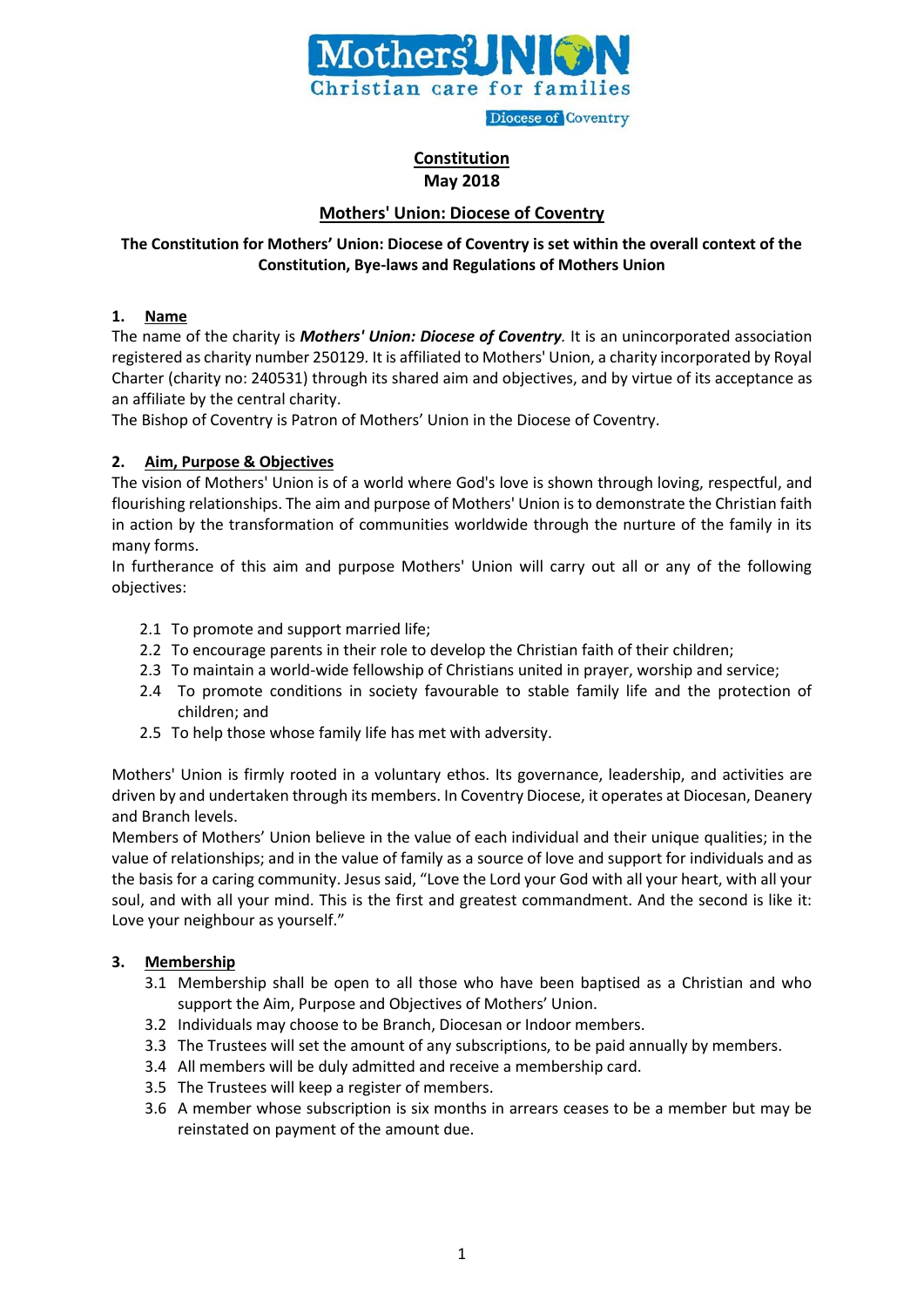

#### **4. The Trustees**

- 4.1 The Trustees as charity trustees have control of the Charity and its property and funds.
- 4.2 The Trustees consist of not more than ten individuals, all of whom must be members of Mothers' Union. Trustees will serve in post for one triennial period and will be eligible for reelection for one further triennial period. The Trustees, including the Diocesan President, are elected by the following group of people:
- *4.3* 1 vote per Branch (Branch Leader or other nominated Branch contact); 2 votes per Deanery (Deanery Chair and 1 other nominated Deanery member) *(see note 1);* current Diocesan President; current Trustees; Past Presidents (of Coventry Diocese) living in the diocese; 4 votes for Diocesan Membership (Diocesan Members' Officer and 3 other nominated Diocesan Members). *(see note 3)*
- 4.4 Nominations, (with a proposer and seconder) for Diocesan President, Vice President(s) and Trustees may be submitted by any members of the group above. Where there are 2 or more nominees for a post, voting will take place, each member of the group having an equal vote. Where an individual holds 2 or more roles, that person will have one vote and another relevant person may be nominated for the purpose of voting.
- 4.5 All nominations for Diocesan President must be approved by the Bishop of Coventry.
- 4.6 Every Trustee after appointment or reappointment must sign a declaration of willingness to act as a charity trustee of the Charity before he or she may vote at any meeting of the Trustees.

#### **5. Trustees' proceedings**

- 5.1 The Trustees must hold at least four meetings each year.
- 5.2 A quorum at a meeting of the Trustees is one third of the Trustees plus one. If a quorum is not present, then the meeting must be reconvened on a date within the next 30 days. If the reconvened meeting is also inquorate, then the Trustees present will constitute a quorum, subject to a minimum of two Trustees.
- 5.3 A meeting of the Trustees may be held either in person or by suitable electronic means agreed by the Trustees in which all participants may communicate with all other participants.
- 5.4 The Diocesan President as Chair or (if the Chair is unable or unwilling to do so) some other member of the Trustees chosen by the Trustees present presides at each meeting of the Trustees.
- 5.5 The Board consists of:
	- 5.5.1 The Diocesan President as Chair of Trustees.
	- 5.5.2 Up to nine other elected Trustees. For effective governance, there should be trustee representation from each geographical area within the diocese and adequate skills to ensure effective monitoring and development of Mothers' Union in Coventry Diocese, in all areas of its work. Specific responsibilities may be delegated to each Trustee, as required for the efficient and effective functioning of the charity
	- 5.5.3 The Board of Trustees shall have power to co-opt up to two additional trustees, without power to vote. *(see note 2)*
	- 5.5.4 The Diocesan Secretary (in attendance, without power to vote).
	- 5.5.5 The Diocesan Chaplain (in attendance, without power to vote).
	- 5.5.6 The Diocesan Treasurer (in attendance, without power to vote).
- 5.6 Except for the Chair of the meeting, who has a second or casting vote, every eligible Trustee has one vote on each issue.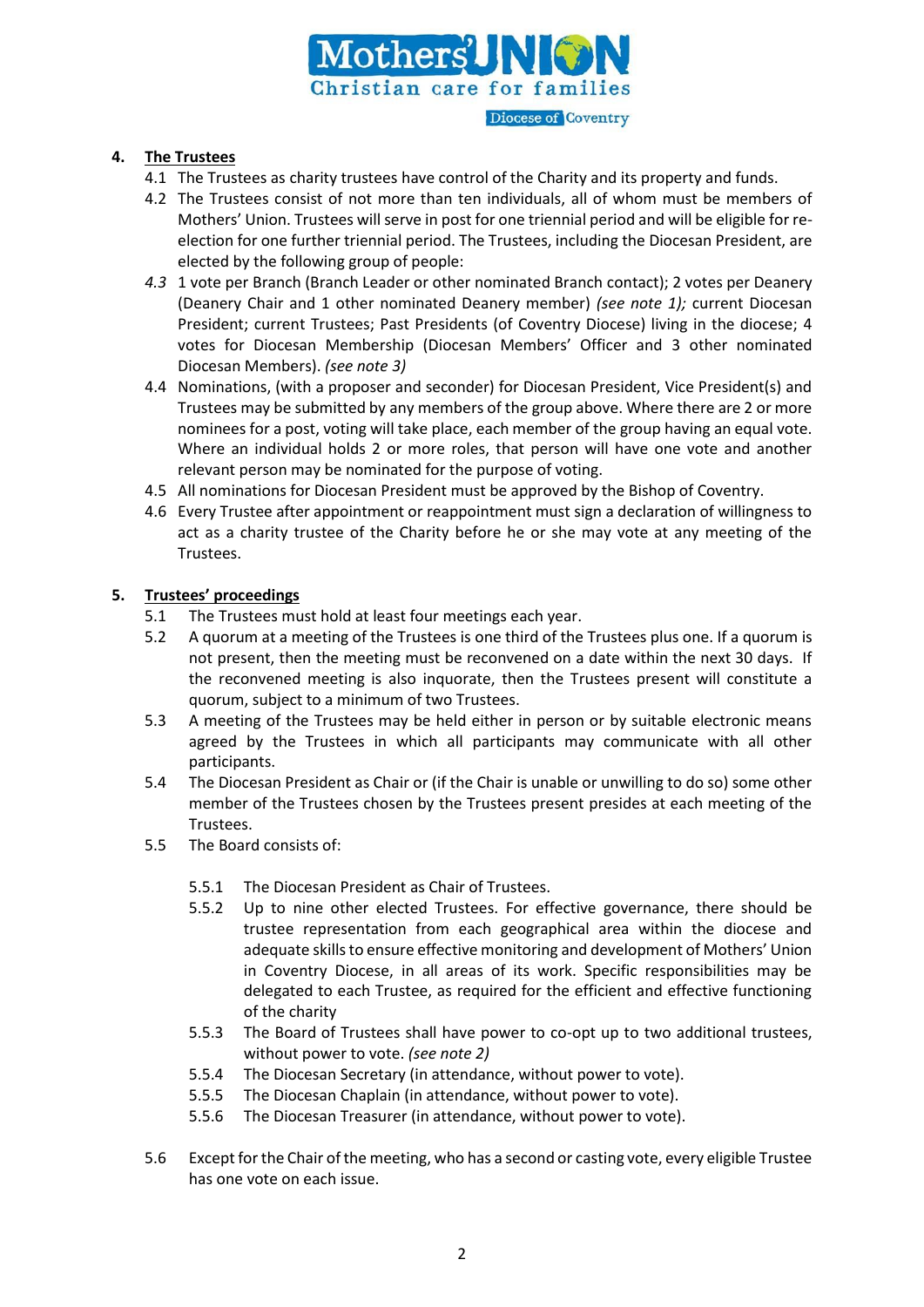

- 5.7 Every issue may be determined by a simple majority of the votes cast at a meeting of the Trustees but a resolution which is in writing and signed by all the Trustees is as valid as a resolution passed at a meeting and for this purpose the resolution may be contained in more than one document and will be treated as passed on the date of the last signature. A Trustee must declare a conflict of interest where this is relevant for any discussion or voting.
- 5.8 A Trustee's term of office automatically terminates if he or she:
	- 5.8.1 Is disqualified under the Charities Act from acting as a charity trustee;
	- 5.8.2 Is incapable, whether mentally or physically, of managing his or her own affairs;
	- 5.8.3 Is absent without notice from three meetings without good reason within a twelve month period of the Trustees and is asked by a majority of the other Trustees to resign;
	- 5.8.4 Resigns by written notice to the Trustees (but only if at least two Trustees will remain in office);
	- 5.8.5 Is removed by a resolution passed by all the other Trustees after they have invited the views of the Trustee concerned and considered the matter in the light of any such views.
- 5.9 Co-opted Trustees should normally serve a single three year term. Where a co-opted Trustee serves for 2 years or more, this is deemed to be a triennium.
- 5.10 Except with the prior written approval of the Charity Commission no trustee may: receive any benefit in money or in kind from the charity; or have a financial interest in the supply of goods or services to the charity; or acquire or hold any interest in property of the charity (except in order to hold it as trustee of the charity).

# **6. Diocesan Secretary**

This post may be a salaried appointment, for which a job description shall be drawn up. The procedure for the appointment will be undertaken by a sub-committee of the Board, to include Diocesan President and up to 3 Trustees. The Diocesan Secretary shall be responsible to the Board of Trustees for the efficient running of Mothers' Union in Coventry Diocese, ensuring that the work of the Charity is carried out in line with the aim, purpose and objectives, and, as directed by the Trustees.

# **7. Diocesan Treasurer**

The Diocesan Treasurer shall be appointed by the Board of Trustees and will be reviewed by the Board every 3 years.

# **8. Diocesan Chaplain**

The Diocesan Chaplain shall be appointed by the Board of Trustees, in consultation with the Bishop of Coventry, and will be reviewed by the Board every 3 years.

Anyone appointed to a position which is remunerated by Mothers' Union, cannot be a full, voting Trustee.

#### **9. Trustees' powers**

The Trustees have the following powers in the administration of the Charity:

9.1 To appoint Officers to fulfil specific functions, to further the work of Mothers' Union across the Diocese, and reporting to the Board of Trustees.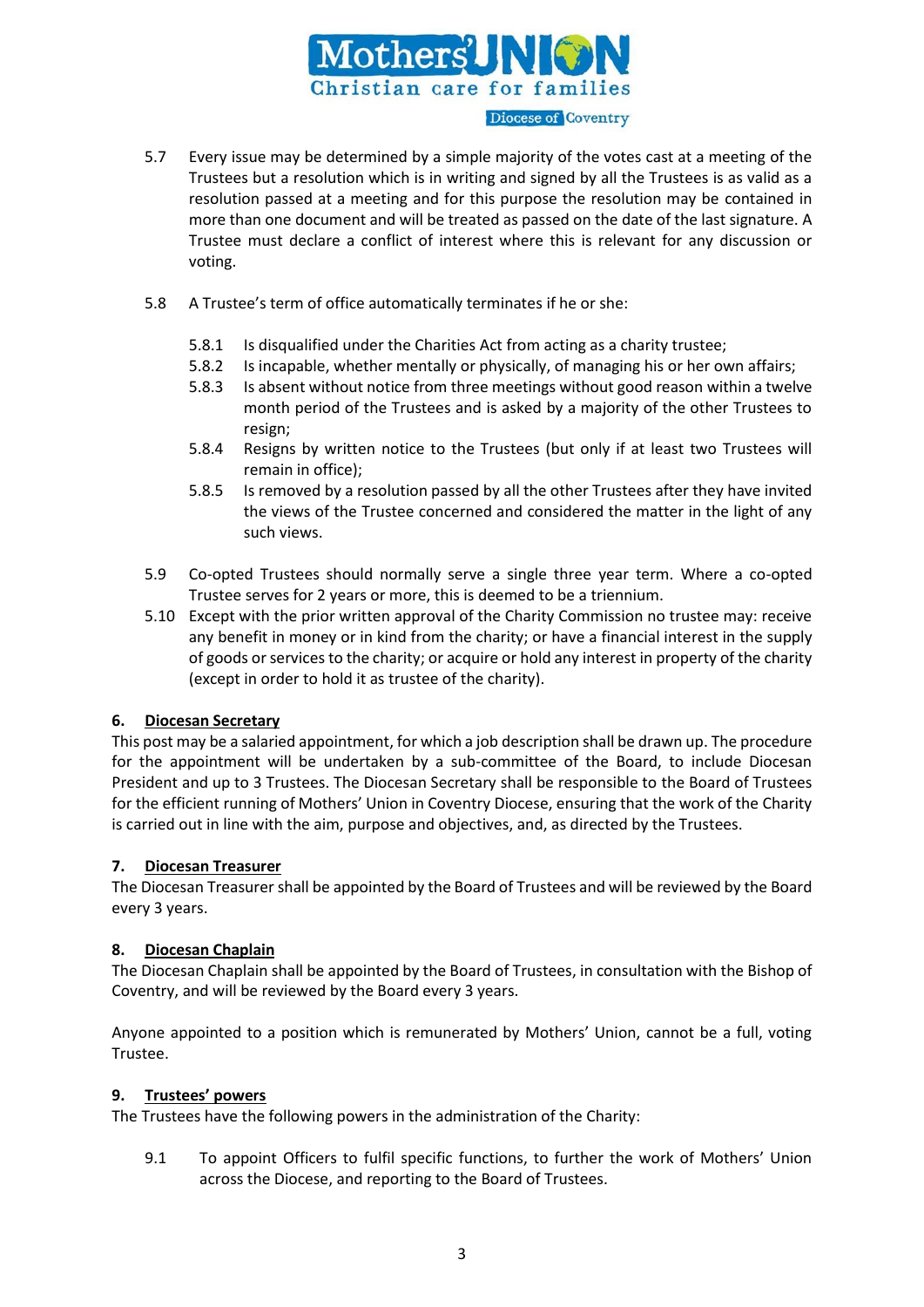

**Diocese of Coventry** 

- 9.2 To delegate any of their functions to committees consisting of two or more individuals appointed by them, but at least one member of every committee must be a Trustee and all proceedings of committees must be reported to the Trustees.
- 9.3 To make standing orders consistent with this Constitution to govern proceedings at general meetings.
- 9.4 To make rules consistent with this Constitution to govern their proceedings and proceedings of committees.
- 9.5 To make regulations consistent with this Constitution to govern the administration of Mothers' Union in Coventry Diocese (including the operation of bank accounts and the commitment of funds).
- 9.6 To resolve, or establish procedures to assist the resolution of disputes within the Charity.

#### **10. Furthering the objectives**

In order to further the objectives, the trustees in Coventry Diocese Mothers' Union may exercise any of the following powers:

- 10.1 To initiate, develop and promote programmes and projects, as appropriate, in line with the aim and objects.
- 10.2 To seek information, as appropriate.
- 10.3 To provide appropriate advice.
- 10.4 To publish or distribute appropriate information.
- 10.5 To provide practical support for relationships and family life in the area in which the charity operates, and financial and other support for the work of Mothers' Union worldwide.
- 10.6 To insure the property of the Charity against any foreseeable risk and take out other insurance policies to protect the Charity when required.
- 10.7 To pay the costs of the ongoing work of Mothers' Union in Coventry Diocese.
- 10.8 To raise funds for the work of Mothers' Union in Coventry Diocese and further afield. In exercising this power, the trustees must not undertake any substantial permanent trading activity and must comply with any relevant statutory regulations.
- 10.9 To buy, hire or otherwise acquire, property, and to maintain and equip it for use.
- 10.10 To sell, or otherwise dispose of, all or any part of the property belonging to Mothers' Union in Coventry Diocese. In exercising this power the trustees must comply as appropriate with the prevailing Charities Act.
- 10.11 To do anything else within the law which promotes, or helps to promote the objects of Mothers' Union.

#### **11. Accounts, Annual Report and Annual Return**

The trustees shall comply with the accounting requirements of the prevailing Charities Act, relevant to the income/expenditure level of Mothers' Union in Coventry Diocese, with regard to:

- 11.1 The keeping of accounting records.
- 11.2 The preparation of annual statements of account.
- 11.3 The auditing or independent examination of the statements of account.
- 11.4 The preparation of an Annual Report and the sending of it together with the statements of account to the Charity Commission.
- 11.5 The preparation of an Annual Return and its transmission to the Commission.
- 11.6 The Trustees must keep proper records of:
	- 11.6.1 All proceedings at Diocesan meetings, including the Annual General Meeting;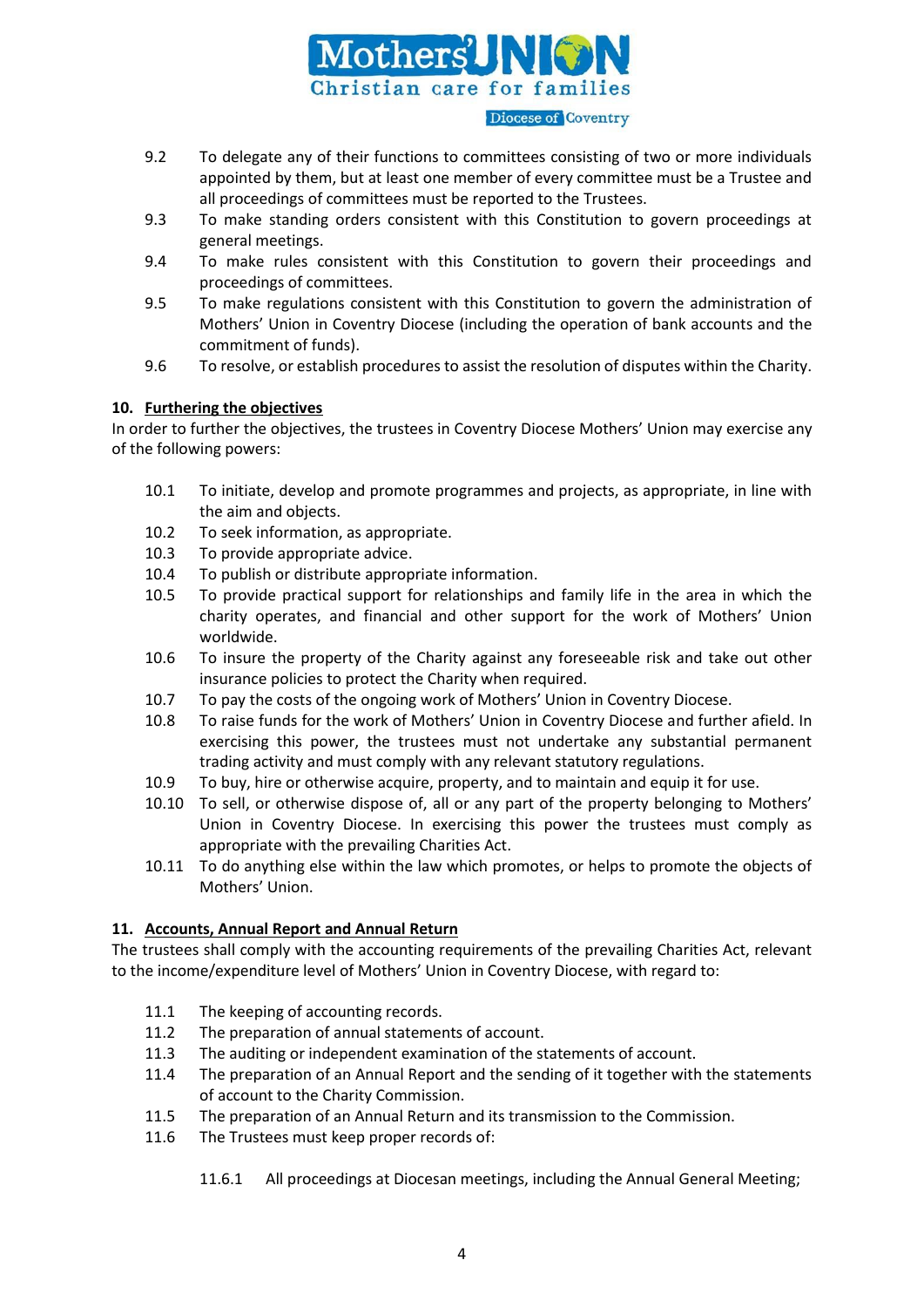

**Diocese of Coventry** 

- 11.6.2 All proceedings at meetings of Trustees;
- 11.6.3 All reports of committees; and
- 11.6.4 All professional advice obtained.
- 11.7 Accounting records relating to Mothers' Union in Coventry Diocese must be made available for inspection by any Trustee at any time during normal office hours and may be made available for inspection by members if the Trustees so decide.
- 11.8 A copy of the Charity's latest available statement of account must be supplied on request to any Trustee.

#### **12. Bank Accounts**

The Trustees shall ensure that the assets of Mothers' Union in Coventry Diocese are to be held in the name of the charity and that bank accounts will be in the name of the charity. There should be two signatories for each cheque and other bank instructions. There should be sufficient signatories to the account to ensure smooth operation of the accounts.

- **13. Diocesan Meetings** (known as Members' Day / Members' Evening) **one of which will be designated as the Annual General Meeting**
	- 13.1 All members are entitled to attend Diocesan meetings of Mothers' Union in person. Such meetings are notified to members in advance.
	- 13.2 The Chair or (if the Chair is unable or unwilling to do so) some other member elected by those present presides at a Diocesan meeting.
	- 13.3 Except as otherwise determined in this constitution, every issue at a Diocesan meeting is determined by a simple majority of votes cast by the members present.
	- 13.4 Except for the chair of the meeting, who has a second or casting vote, every member present is entitled to one vote on every issue.
	- 13.5 A report on finance and financial developments will be presented at least annually at a Diocesan meeting.
	- 13.6 Reports on the work of Mothers' Union, both in Coventry Diocese and further afield shall be given at a Diocesan meeting.
	- 13.7 Any other issues of policy, or business may be discussed at a Diocesan meeting, as agreed by the Chair

#### **14. Property held by a Branch**

All property held by a Branch is the property of Mothers' Union. If a Branch ceases to function, property, including funds, shall be handed to the Diocesan Board of Trustees for safekeeping, or disposed of by them; the exception being the Branch banner, which remains the property of the PCC.

# **15. Dissolution**

If the Trustees decide after consultation with the Central Trustees of Mothers' Union that it is necessary or advisable to dissolve Mothers' Union, Diocese of Coventry, they shall call a meeting of all members of the charity of which not less than 21 days' notice (stating the terms of the resolution to be proposed) shall be given. If the proposal is confirmed by a two-thirds majority of those present and voting, the charity trustees shall have power to realise any assets held by or on behalf of the charity. Any assets remaining after the satisfaction of any proper debts and liabilities shall be given or transferred to another charity within Mothers' Union affiliation, or if that is not possible to such other charitable institution or institutions having objects similar to the object of this charity as the members of the charity may determine, or, if that cannot be done, shall be applied for some other charitable purpose.